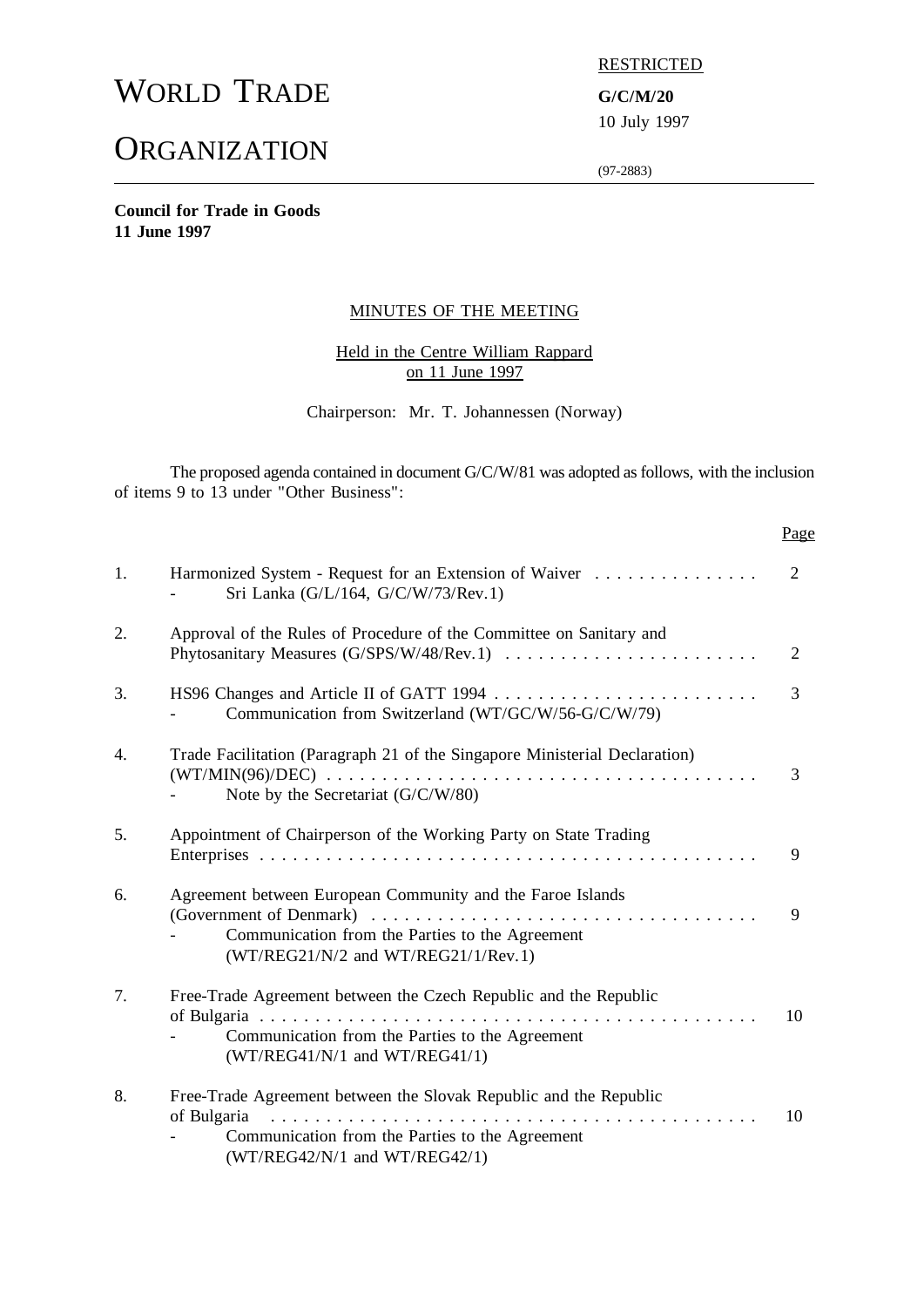| United States - US Request for Consultations concerning Restrictive<br>Business Practices in the Japanese Photographic Film and Paper Market 11 |    |
|-------------------------------------------------------------------------------------------------------------------------------------------------|----|
|                                                                                                                                                 |    |
| Korea - Price Range or Range of Value System applied by Argentina 13                                                                            |    |
|                                                                                                                                                 | 14 |
|                                                                                                                                                 |    |

 $\overline{\phantom{a}}$  , where  $\overline{\phantom{a}}$ 

#### 1. Harmonized System - Request for an Extension of the Waiver Sri Lanka (G/L/164, G/C/W/73/Rev.1)

1.1 The Chairman recalled that the request from Sri Lanka for an extension of its waiver in connection with the transposition of its schedule into the Harmonized System, circulated in document G/L/164, was considered at the last meeting of the Council. At that time New Zealand was not in a position to agree to the waiver, and therefore, the Council had not forwarded the draft decision granting this waiver (G/C/W/73/Rev.1) to the General Council for adoption. It was agreed that the delegations concerned would report to the Chair on the status of their consultations on this matter before the Council's next meeting. In the meantime he had been informed that the delegations had met and had detailed discussions on the matter. However, at this stage progress had not yet been made.

1.2 The Chairman also recalled that this waiver had expired on 30 April 1997, and that an extension had been requested until 30 October 1997. Pursuant to Article IX of the WTO Agreement, the Council had a period not exceeding 90 days to consider such requests and to submit a report to the General Council. This period had started on 14 April 1997 when the Council had first considered the request. He urged the delegations concerned to continue their efforts to achieve an understanding before that date.

1.3 The Council agreed to revert to this matter at its next meeting.

2. Approval of the Rules of Procedure of the Committee on Sanitary and Phytosanitary Measures (G/SPS/W/48/Rev.1)

2.1 The Chairman recalled that at its last meeting of 14 April 1997, the Council had considered the rules of procedure of the Committee on Sanitary and Phytosanitary Measures contained in document G/SPS/W/48 and corrigendum. In light of statements made by the European Communities and Peru seeking certain clarifications, the Council had agreed to revert to this matter at its next meeting.

2.2 Now, the Council had again before it for approval, pursuant to paragraph 6 of Article IV of the WTO Agreement, the rules of procedure of the Committee on Sanitary and Phytosanitary Measures contained in document G/SPS/W/48/Rev.1.

2.3 The representative of the European Communities indicated that his delegation was now in a position to approve these rules of procedure.

2.4 The Council approved the rules of procedure of the Committee on Sanitary and Phytosanitary Measures.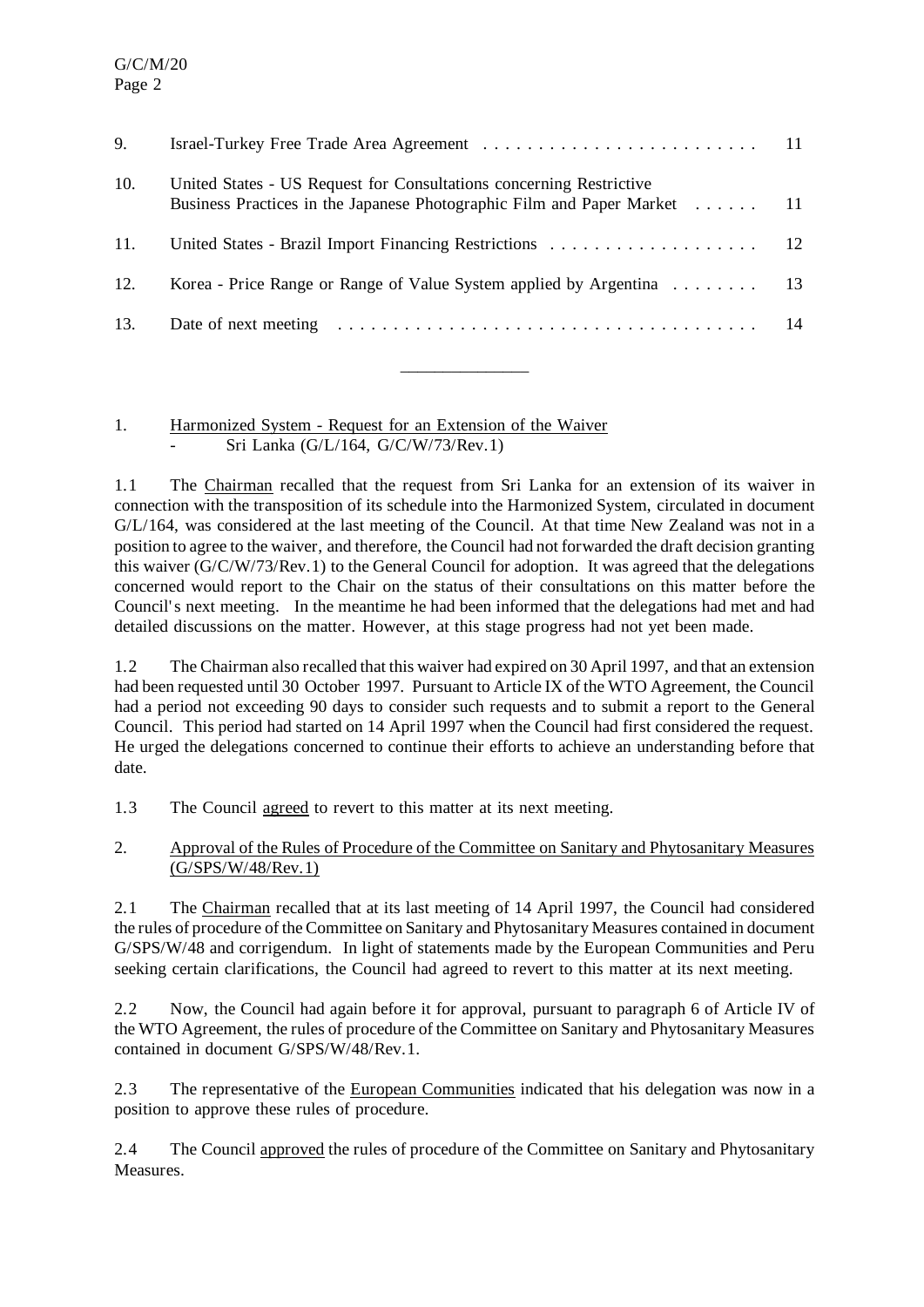#### 3. HS96 Changes and Article II of GATT 1994 - Communication from Switzerland (WT/GC/W/56-G/C/W/79)

3.1 The Chairman recalled that a first discussion on the Swiss proposal had taken place at the Council's last meeting where it had been agreed that consultations should be held on this matter. Accordingly, consultations, to which all Members were invited, had taken place on 22 and 30 April, and on 9 June 1997. To assist in these consultations, the Secretariat had prepared an informal note on "Rectifications to schedules of tariff concessions and their certification" which was sent out to all delegations. The consultations revealed a general agreement that there was a need to remedy the current situation where the procedures leading to the certification of any changes to schedules, either as a result of Harmonized System (HS) changes or any other changes, were not working properly orsatisfactorily.

3.2 The Chairman proposed to continue his consultations and to submit a proposal for a solution to the Council in the near future.

- 3.3 The Council so agreed.
- 4. TradeFacilitation(Paragraph 21oftheSingaporeMinisterial Declaration)(WT/MIN(96)/DEC) Note by the Secretariat  $(G/C/W/80)$

4.1 The Chairman recalled that this item was on the Council agenda following the directive of Ministers at Singapore in paragraph 21 of the Singapore Ministerial Declaration to:

"undertake exploratory and analytical work, drawing on the work of other international organizations, on the simplification of trade procedures in order to assess the scope for WTO rules in this area".

4.2 The first substantive discussion on this matter was held at the Council's first meeting this year in January. It was agreed that the Secretariat should gather information on the work done on the subject of trade facilitation in various international organizations. The information should be submitted to the Council sometime in May 1997. It was also agreed that an interim report should be made by the Secretariat giving an overview of the organizations contacted in order to obtain factual information in this field, as well as of the areas of trade facilitation in which these organizations had undertaken or were undertaking work. A background note by the Secretariat contained in document G/C/W/70 responded to this request for preliminary information. Document G/C/W/80 which was now before the Council, contained a compilation by the Secretariat of the work already done on the subject of trade facilitation in other international organizations, including certain non-governmental organizations.

4.3 The representative of the United States stated that the Secretariat's report concerning the activities and initiatives related to trade facilitation was important in that it showed the wide range of critical work going on in this area in no less than ten international intergovernmental organizations and numerous other fora. The United States was actively involved in most of these efforts. There was no denying the importance of trade facilitation as an area of focus for the WTO. Increasingly, trade facilitation was linked to ensuring that market access commitments were kept.

4.4 There was a great deal of unfinished WTO work related to trade facilitation. One example was the Working Party currently conducting an extensive review of the operation and implementation of the Agreement on Preshipment Inspection. Another important contribution to trade facilitation would be the timely completion of the ongoing work by the Committee on Rules of Origin leading to the harmonization of non-preferential rules of origin. The deadline for completion of this work was July 1998, and the work was behind schedule. Significant resources and energy would be needed from all Members in order to achieve timely completion of this important work. For the trading community,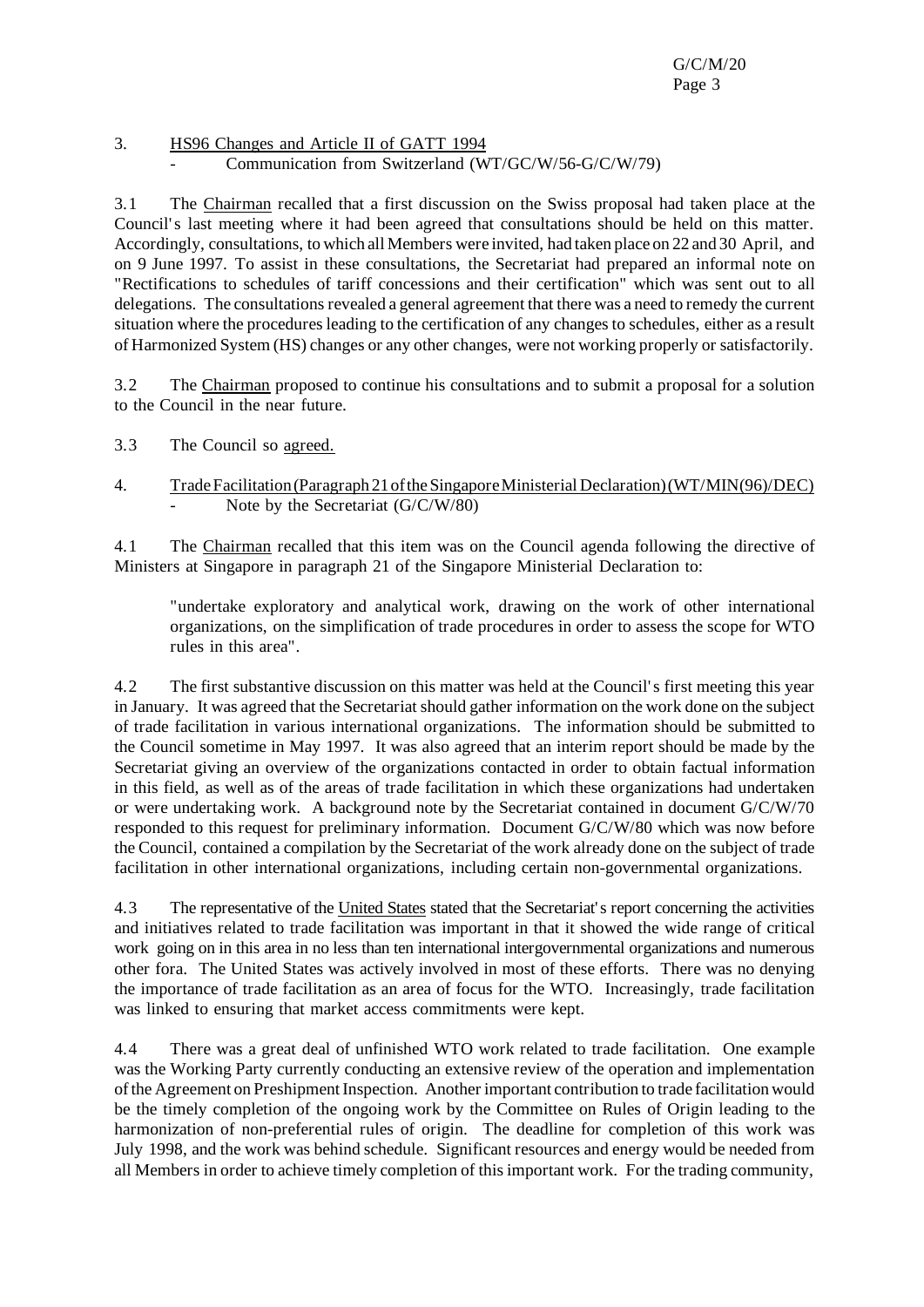one of the most important areas of ongoing work relating to trade facilitation concerned the Agreement on Customs Valuation. The Committee on Customs Valuation had begun to move forward in the area of technical assistance, so that developing and developed country Members could work together in a coordinated fashion to ensure timely implementation of the Agreement by all Members. Asthe report of the Secretariat indicated, there were also numerous customs-related procedural elements of various Agreements related to providing transparency to the trading community; these also increasingly needed attention to ensure full implementation. Completion of all this ongoing work had to be the priority with regard to trade facilitation, and already presented a significant challenge in terms of resources and energy. New work would draw from what was needed to complete these important tasks.

4.5 Work in other areas of trade facilitation was already underway in other fora, asthe Secretariat's report observed. Any work at the WTO in these additional areas - while efforts in other fora were underway - would be redundant and would not be a prudent use of resources. Given its importance, trade facilitation should continue to remain a matter of attention. However, further work on the development of WTO rules in this area should be undertaken only after completion of the ongoing work, particularly in the areas of rules of origin, customs valuation and preshipment inspection.

4.6 The representative of the European Communities stated that there were areas where the WTO needed to become more concerned with the issues of trade facilitation. In examining the Secretariat's document the following points needed to be kept in mind. First, it would be useful to know if there were gaps in the work currently being carried out in other fora which the WTO could usefully fill. In other words whether the WTO could bring to this exercise any "added value". It was a crucial question which his delegation, other Council Members and the Secretariat should be reflecting on. His delegation intended to present some ideas on this subject at the next Council meeting. His delegation also believed that the momentum in this area of work within the WTO should be maintained, but that more analytical work was required. Additionally, his delegation was of the view that private organizations and private sector entities should be more closely involved. They should be informed of the way in which work was proceeding in the WTO and they should be invited as necessary to participate in any further discussion which the WTO might have on this subject. Lastly, while being aware that this might be difficult for some delegations, he wondered whether the Goods Council was in fact the best forum for continuing this debate, and whether, Members might consider setting up a Working Group at a later stage for this purpose.

4.7 The representative of India stated that the subject of trade facilitation had attracted interest for over two decades with different aspects of trade facilitation being studied, analyzed and discussed at various fora by specialized agencies. The Secretariat's background note prepared and circulated pursuant to the Singapore Ministerial Conference was comprehensive and drew on the work of other international organizations on the simplification of trade procedures. The note had covered the work and activities undertaken by international intergovernmental organizations, non-governmental organizations, regional organizations, free trade agreements and customs unions. While the subject of trade facilitation had been the focus of work in many of these agencies, it was still a matter to be considered whether trade facilitation should relate to procedures and standards and to simplification and harmonization to improve efficiency of handling foreign trade by all trading partners or, alternatively, whether it should encompass all aspects and functions relating to the conduct of international trade including varying aspects such as banking, transport, insurance, telecommunications etc. While developed countries might be at an advanced stage of integrating these functions and activities relating to the conduct of international trade, developing countries were at various stages of comprehending the importance and need fortrade facilitation measures even in the area of trade information and customs procedures. It might be useful to define the precise area to be covered by trade facilitation before further work was planned.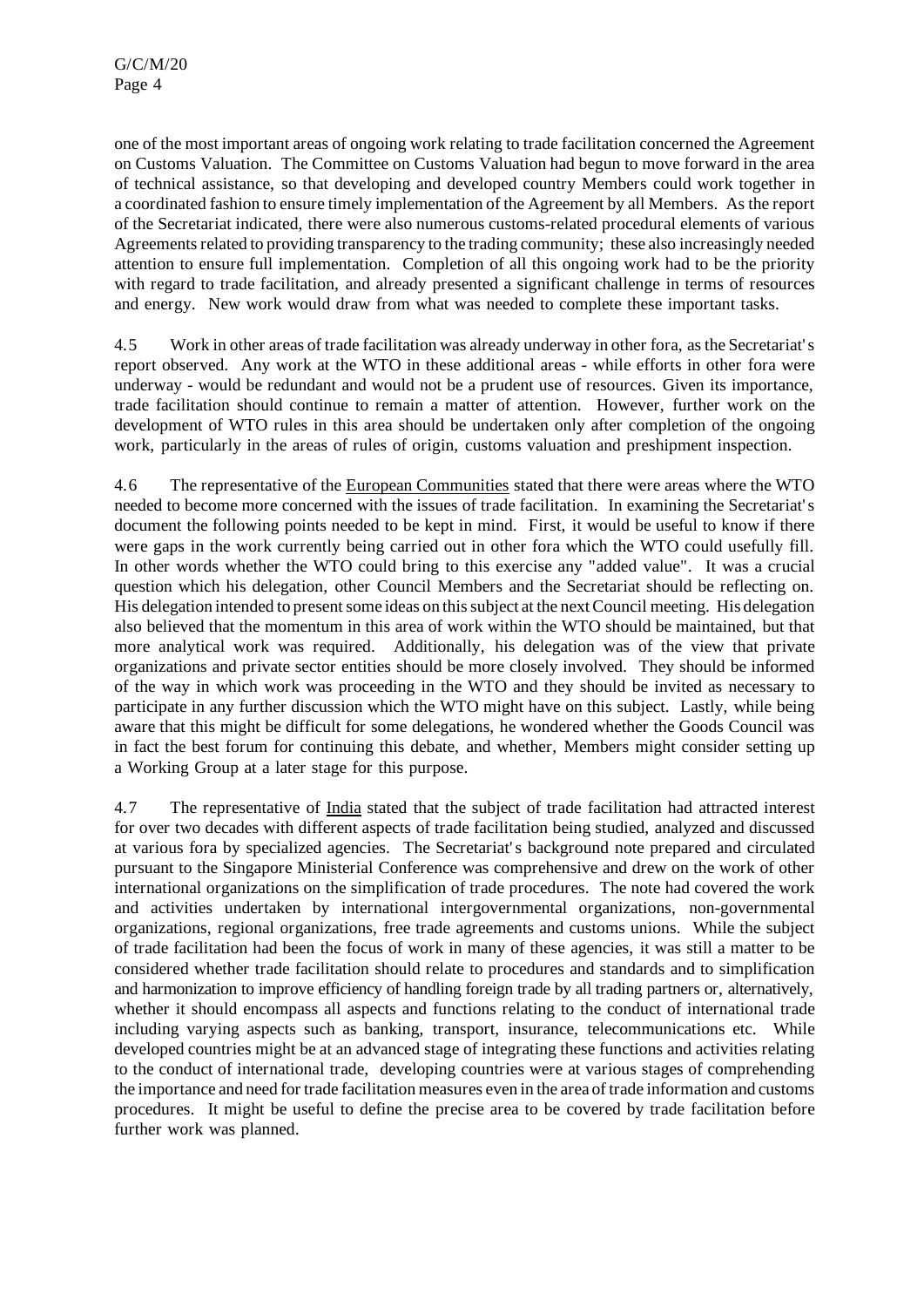G/C/M/20 Page 5

4.8 Her delegation had participated in the deliberations of the *ad hoc* Working Group on Trade Efficiency of UNCTAD. These deliberations also seemed to indicate that trade facilitation could initially focus on trade information and customs procedures considering the costs involved in complying with these requirements. The trade efficiency programme of UNCTAD prepared the guidelines and recommendations by the *ad hoc* Working Group covering all aspects of trade facilitation for adoption by Member countries. Her delegation had also participated in the UN international symposium on trade efficiency in October 1994. The global network of trade points was launched at this symposium to which India was connected. The Delhi Trade Point wasset up to enable a smooth switch to electronic commerce mode especially in areas of trade information, exchange and business development through the trade point network.

4.9 India was also implementing the guidelines and recommendations resulting from the symposium. India had initiated various programmes such as EDI, document and procedural harmonization, as well as mutual administrative agreements with trading partners. EDI had been introduced in select custom houses and ports and was being extended to cover all major ports and custom houses within a specified period of time. Efforts were being made to participate in information exchange under the trade point network. This programme had been initiated by her authorities and had been dependent on resource availability. Technical cooperation support could have enabled expeditious implementation of the guidelines and recommendations as also the launch of EDI for commerce.

4.10 The work currently being handled at the World Customs Organization (WCO) and similar international agencies concerned with the aspects of trade facilitation, simplification, automation and efficiency would need to be integrated with any programme of the WTO. For instance, WCO was reviewing the Kyoto Convention, and any harmonization and documentation for customs anticipated by the WTO, would need to be integrated with the work already commenced under the aegis of WCO. India was actively participating in the Kyoto Convention review of the 32 annexes and was also drafting two annexes relating to warehousing and export processing zones in this review. Massive work was being done with regard to harmonization, review of standards and guidelines besides preparation of a manual of guidelines and procedures by looking at it as a horizontal issue from the viewpoint of automation. The review was expected to be completed by 1998 and the WTO should consult with the WCO on the work presently in progress. India was already exchanging information bilaterally under the Nairobi Convention for administrative purposes.

4.11 In any move towards trade facilitation, the enormity of the tasks involved should be gauged for both developed and developing countries and carried out on a mutually agreed and binding basis. However, as regarded the final objective of accepting the export bill as an import document at the destination point, this could be done on a mutually accepted basis and should be backed up either multilaterally or bilaterally with adequate legal arrangements.

4.12 Automation and trade facilitation were still at an evolving stage as the full canvas involved other sectors related to trade. In many countries, in other sectors except customs, automation was still at a nascent stage. For instance in the banking sector the electronic funds transfer system needed to be put in place. Difficulties were envisaged by both developed and developing countries in extending trade facilitation and automation to other sectors. For instance, customs was largely a sovereign sector owned by the government in all the countries whereas banking and transport were sectors in which the government and the private sector participated.

4.13 It was possible to look at the trade facilitation issue as a critical minimum programme which could be adhered to by all trading partners. For instance the two main documents which were crucial for international trade, namely the invoice and the transport document, could be harmonized and standardized as a critical minimum programme under the trade facilitation process which could be multilaterally and bilaterally accepted for implementation and exchange of information as might be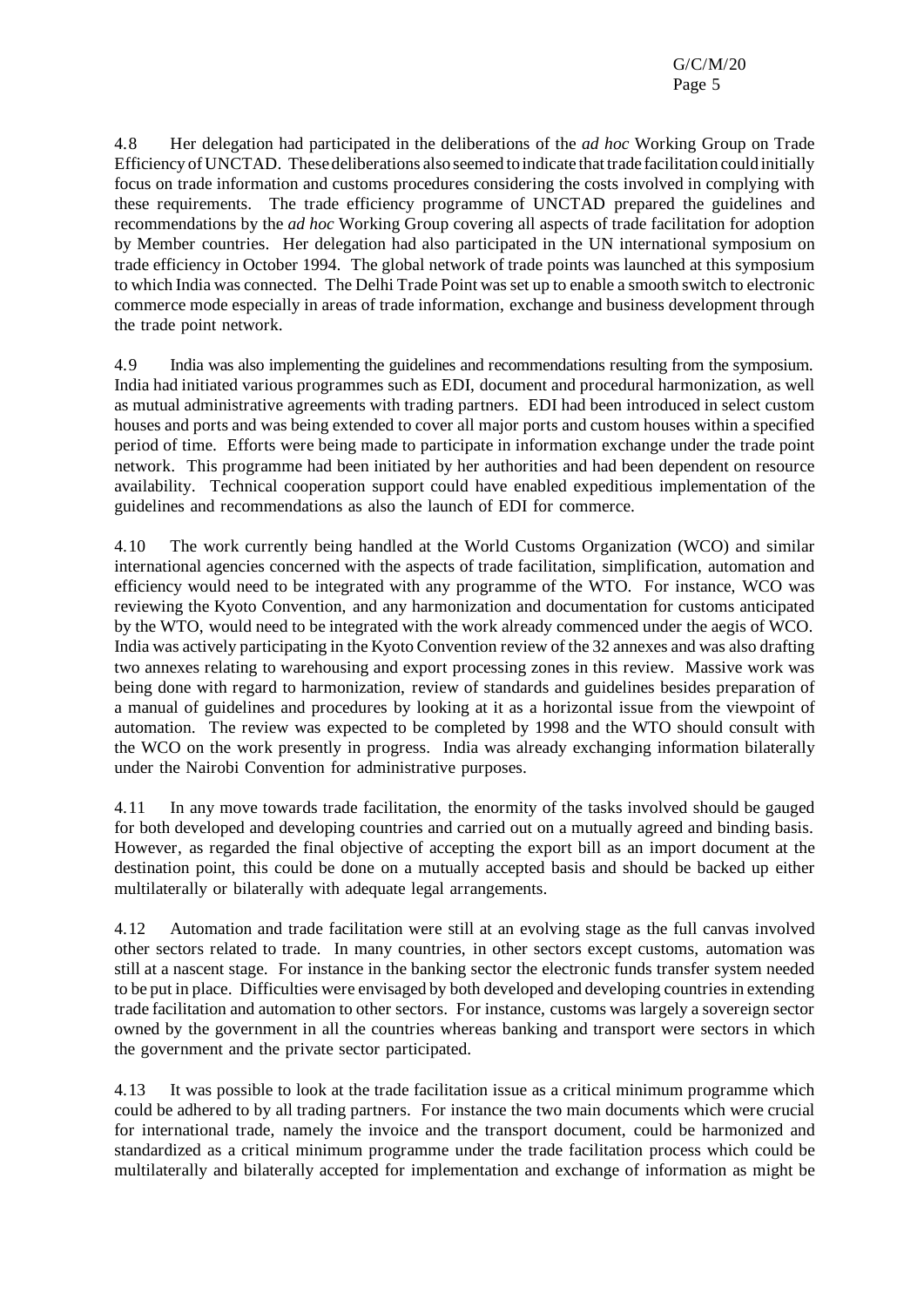required. This would ensure that the required standardization and harmonization were achieved to an acceptable standard in view of the evolutionary process which was already underway in several countries for implementation of automation.

4.14 The functions contributing to trade facilitation were manifold and varied as outlined in the Secretariat's background note. In view of the association of several international agencies and specific bodies handling various aspects of trade facilitation, India could consider having a reporting mechanism with the WTO. Her delegation understood that progress was already being made in this direction since the Technical Committee on Customs Valuation and the Technical Committee on Rules of Origin in WCO were both coordinating their work with the Committee on Customs Valuation and Rules of Origin in the WTO, respectively.

4.15 The success of trade facilitation measures would largely depend on the technical cooperation available to the developing countries and increased market access to their products. These elements should be present in order to make additional investment in trade facilitation by the developing countries meaningful and beneficial.

4.16 The representative of Nigeria stated that the Secretariat's document showed the enormity and complexity of the issue that Members were dealing with. It revealed that trade facilitation did not stand on its own, but was the intersection point of several important areas of WTO work. Some had already been identified such as work in the Market Access area, in the Committee on Rules of Origin as well as in the Working Party on Preshipment Inspection. In January 1997, when substantive discussion had first taken place on this subject, his delegation had stated that it was necessary to identify, if possible, even in a non-restrictive open-ended manner areas of work that would be covered or a check-list of issues, as the mandate set by Ministers on this subject was pursued. That point had also been reiterated by India and his delegation wished to re-affirm its merit.

4.17 The EuropeanCommunities' representative had stated that further analytical work wasrequired in this area and that perhaps another Working Group under the auspices of this Council would be needed. His delegation was not in favour of creating such a Working Group. On the question of more analytical work being done in this area, his delegation's view was that priority should be given first to completing ongoing work in the WTO which was related to trade facilitation. However, if it were felt that more analytical work was required, as suggested, then a check-list of issues or identification of the form and character of this further analytical work had to be drawn up.

4.18 The representative of Switzerland stated that his delegation considered that the mandate given to the Council by Ministers at Singapore had not been entirely fulfilled. His delegation felt that more knowledge of existing rules and actions already taken in this area should be acquired through further examination of the issues. For example, a further study should be undertaken on efforts made to 1) facilitate or simplify custom's formalities, notably through means of an electronic transfer of information; 2) improve transit procedures in order to counter abusive formalities, corruption, or arbitrary customs formalities. More specifically, his delegation was proposing that the WTO bring together experts of the organizations concerned, whether they were intergovernmental or in cases where their expertise was clearly demonstrated, non-governmental. This meeting might take the form of a workshop or seminar, under the auspices of this Council. The purpose would be to clarify the approaches adopted and to exchange information about trade facilitation which would include for example, technical assistance. Subsequently, specific needs which required standardization might be identified.

4.19 In response to a request for clarification by the Chairman, the representative of Switzerland stated that his delegation had wished to state that first the current situation with respect to trade facilitation should be further examined. It was only in light of that examination would it be possible to see what should be done subsequently.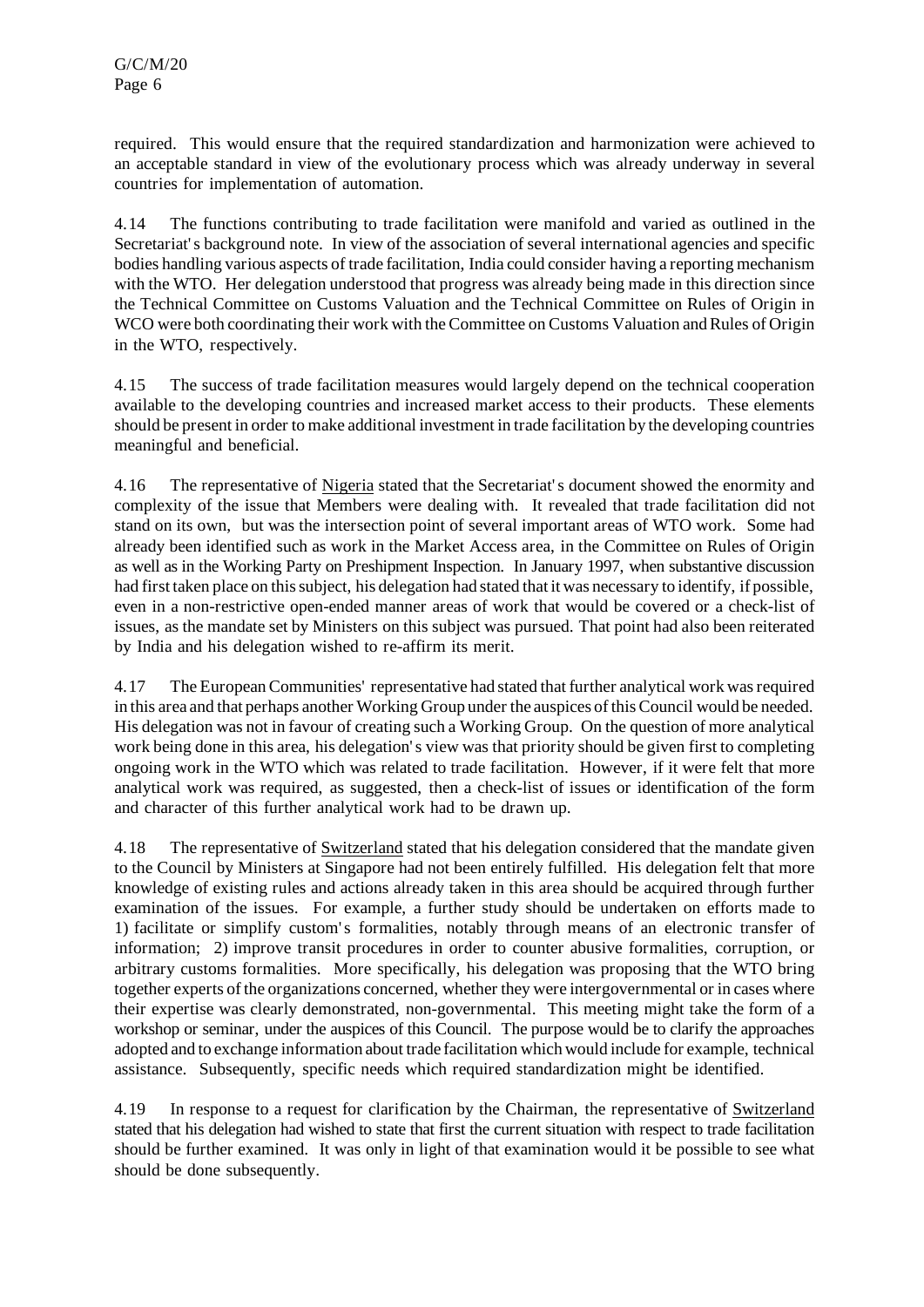4.20 The representative of Korea stated that it was important for the WTO to avoid duplicating the efforts of other organizations. In this context, it was necessary to look at the WTO provisions which affected international trade, and to analyze the relationship of those provisions to the work of other bodies.

4.21 His delegation wished to make two observations on the Secretariat's background note viewing it from the other side of the coin. First, Members had to keep in mind the existence of trade-related decisions or provisions in some international organizations or conventions for the purpose of, for example, environmental protection. His delegation was of the view that these activities should be duly monitored and taken into account in order not to cause a conflict between them and trade facilitation efforts. Second, after a careful examination ofthe "non-exhaustive" list ofWTO provisionsin Section E of the background note, his delegation had found that certain provisions (i.e. those concerning procedures governing the review processes of trade measures already taken by Members invoking provisions of WTO Agreements) should also be added to the provisions whose impacts were to be analysed. These provisions might include, among others, Article 11.4 of the Agreement on the Implementation of Article VI of the GATT (Anti-Dumping Agreement), Article 21 of the Agreement on Subsidies and Countervailing Measures, and Article 7.4 of the Agreement on Safeguards.

4.22 The representative of Hong Kong stated that his delegation agreed with the United States that completion of ongoing work in the area of trade facilitation was of the highest priority. The United States' representative had mentioned that the WTO was carrying out work in a number of areas related to trade facilitation, including the exercise to harmonize rules of origin, which was a very fundamental and important project for his delegation. It was important that this work be done on time and nothing should detract from that. Having said that however, his delegation did not believe that the ongoing work should preclude Members from considering further the questions asked by the representative of the European Communities, which were valid. For example, were there gaps in this area? And here clearly the concern was of duplication of work. So, as a first step an analysis should take place in order to identify any gaps, and secondly consideration had to be given as to whether it would be appropriate for the WTO to fill such gaps. Another point mentioned by the representative of the European Communities was the question of what scope there might be for private sector's involvement in this exercise. Hong Kong tended to be in favour of private sector involvement but recognized that it was a sensitive subject which would require careful consideration. Examining these questions would enable Members to consider whether work in trade facilitation should form part of the WTO's future agenda.

4.23 The representative of Norway stated that the mandate from Ministers in Singapore directed the Council to do exploratory and analytical work. The analytical work had yet to start, and should be done with a view to identifying the potential for "added value" by the WTO, as was mentioned by the representative of the European Communities. There might be gaps that could be identified that required further work. The United States had drawn attention to the important work being done in the Committee on Rules of Origin, on Customs Valuation and the Working Party on Preshipment Inspection, which raised the question of co-ordination and timing. Members should not draw any final conclusions on the subject of trade facilitation before ongoing work had been concluded in these other areas. But, he agreed with the representative of Hong Kong, that Members might in a parallel fashion identify any lacunae which might be usefully filled by the WTO.

4.24 The representative of Mexico stated that the Secretariat's document provided a very broad picture of what was going on in various fora in this particular field. In his view, the next step would be to receive input from delegations as to where they saw gaps concerning work currently being done on trade facilitation which the WTO might try to fill. He saw three broad factors in the light of the Ministerial Declaration. One was the facilitation of trade which was contained in the title of the Declaration. Facilitation of trade did not necessary need to be confined to the preparation and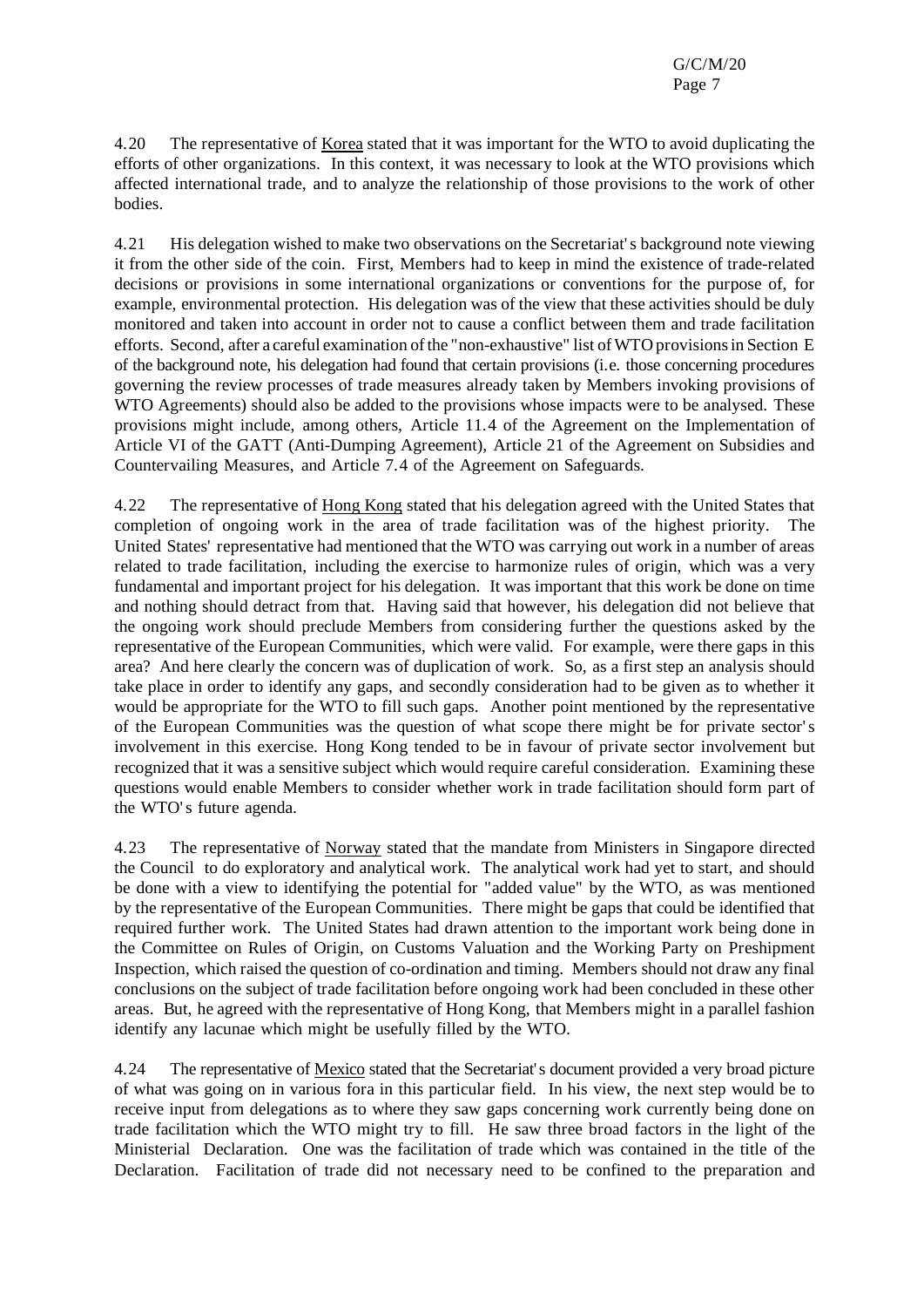improvement of standards. For example, in the WTO, the mainframe integrated database was being transformed into a personal computer environment, which wouldmake it possible for operatorsto access valuable information, and this was part of the overall operation of facilitating trade. The other issue wasthe simplification of procedures. India had mentioned one ortwo ideas at this meeting, and perhaps other ideas would be forthcoming. In this regard, his attention was drawn to one of the points dealt with in the Secretariat's document pertaining to the fact that the Economic Commission for Europe was preparing an international trade transaction model for identifying the stages in the foreign trade process and guide activities in this direction. Perhaps in terms of methodology it might be useful to use this as a starting point in order to see what the foreign trade process or procedure would be. Subsequently one could decide as to how to simplify aspects of it. A third issue, and perhaps the most important, which arose from the Singapore Declaration was the identification of what the WTO could do as far as rules were concerned. Here, he agreed with the representative of the United States, that the WTO bodies which were already working on matters related to trade facilitation and which were now behind schedule should not be further delayed by this process. Finally, on contacts with non-governmental organizations, Members should abide by what was agreed upon in this connection. There should be no attempt to secure differential treatment on the pretext that because of the very nature of the subject, the Council should deviate from the guidelines established regarding WTO's relations with non-governmental organizations.

4.25 The representative of Morocco stated that the subject of trade facilitation was enormous, proof of this were the vast number of specialised agencies which were working on this subject and which had been doing so for a long time. It was also a subject very much related to WTO's activities. The logic behind any examination of a broad field of this kind would be to look at what other competent international bodies were doing, then let the WTO identify the gaps which it might contribute towards filling. Such an examination was necessary in order to reduce this vast topic down to one or two issues which might be of primary concern to the WTO. In this connection, Switzerland's specific proposals were welcome. A seminar or symposium would also enable the Council to hear the viewpoints of a number of international bodies which would then allow it to further discuss trade facilitation in a more informed fashion. Moreover, his delegation did not believe that a separate working group should be created to carry out this exercise; the work could be done in this Council.

4.26 The representative of Australia stated that from the Secretariat's document it was clear that there was a lot of trade facilitation-related work going on. He had participated in the work being done on trade facilitation in APEC, for example in the area of standards and streamlining of custom's procedures. It was important that the WTO should not duplicate any ongoing work, and the next step, therefore, was to determine where the WTO might "add value". The idea of a symposium seemed good.

4.27 The representative of Nigeria stated that there appeared to be three positions which had emerged on how the Council should proceed. First, further work on trade facilitation was subject to work that was ongoing in different fora and in several areas of the WTO. The second was that Members proceed with a further analysis of the issues that had been raised. The third was that the Council identify a check-list of issues for further analysis with the objective of either identifying gaps and/or determining areas where the WTO could "add value". His delegation shared the view expressed by the Secretariat in its document in Note (v) that: "This document is submitted to the CTG with the acknowledgement that other activities and initiatives related to trade facilitation may exist; any omission of such activities or initiatives in no way connotes any meaning by the Secretariat. The information presented is based on the Secretariat's best efforts, given the time and information available." It appeared that further analysis would be needed. However, first a clear set of issues had to be identified, which would then enable the Council to identify any gaps, and to determine the areas to which the WTO could "add value" if any.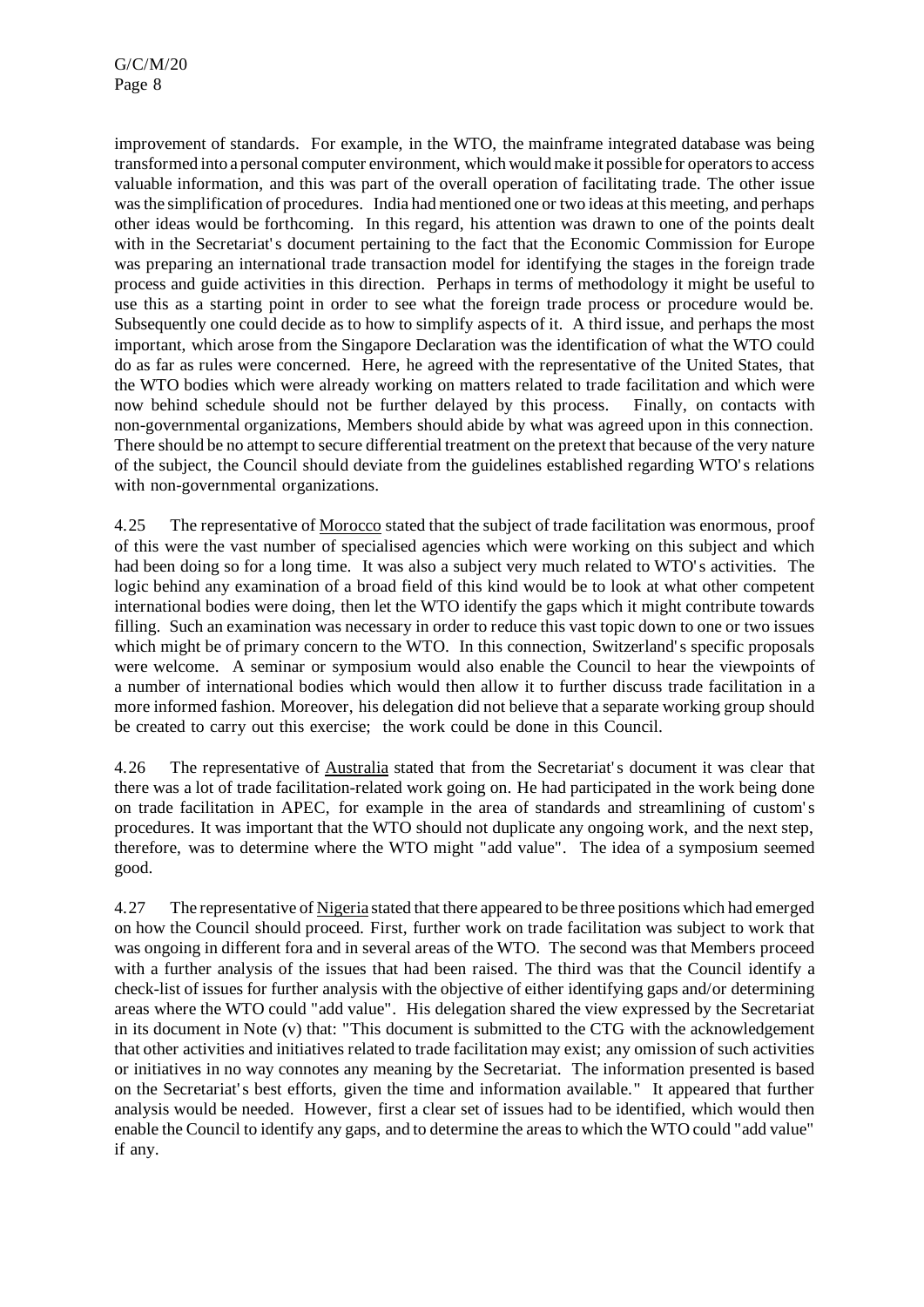4.28 The representative of the United States stated that the representative of the European Communities had indicated an intention to submit some ideas to the Council on areas of work related to trade facilitation where gaps might exist. So, the item of "Trade Facilitation", only needed to be on the agenda of a future Council meeting at such a time that the European Communities had submitted a paper on this matter.

4.29 The representative of Switzerland stated that his delegation preferred to have thisitem included on the agenda of the Council's next meeting.

4.30 The representative of the European Communities requested that this item appear on the agenda of the next Council meeting. He clarified that ideas from his delegation would be presented either in writing or orally.

4.31 The representative of Mexico stated that any delegation could make a contribution on this subject, and could request that an item be included on the agenda of a meeting.

4.32 The Chairman encouraged delegationsto make contributionsto build on the process, and proposed that the Council take note of the statements and revert to this matter at its next meeting.

4.33 The Council so agreed.

#### 5. Appointment of Chairperson of the Working Party on State Trading Enterprises

5.1 The Chairman stated that as agreed at the last meeting of the Council, he had carried out consultations pursuant to the guidelines for the appointment of officers to WTO bodies (WT/L/31), to find a replacement for Ms. Vibeke Roosen (Denmark) who had resigned as Chairperson of this Working Party as indicated in her letter of 19 March 1997. He wished to report that his consultations indicated that there was agreement to appoint Mr. Jacques Teyssier D'Orfeuil (France) as Chairperson to the Working Party on State-Trading Enterprises.

5.2 The Council agreed to appoint Mr. Jacques Teyssier D'Orfeuil as Chairman of the Working Party on State-Trading Enterprises.

6. Agreement between European Community and the Faroe Islands (Government of Denmark) - Communication from the parties to the Agreement (WT/REG21/N/2 and WT/REG21/1/Rev.1)

6.1 TheChairman draw theCouncil's attention to the notificationsfromthe partiesto the Agreement contained in document WT/REG21/N/2. The text of this new Agreement had been circulated in document WT/REG21/1/Rev.1.

6.2 The Chairman proposed that the Committee on Regional Trade Agreements carry out the examination of this agreement in accordance with the following terms of reference:

"to examine, in light of the relevant provisions of the GATT 1994, the Trade Agreement between the European Community and the Government of Denmark and the Home Government of the Faroe Islands and to submit a report to the Council for Trade in Goods."

6.3 It was understood that the understanding read out by the Chairman of the Council for Trade in Goods under item 7 of the Agenda of the meeting of the Council for Trade in Goods on 20 February 1995, as contained in document WT/REG3/1, would apply *mutatis mutandis* to this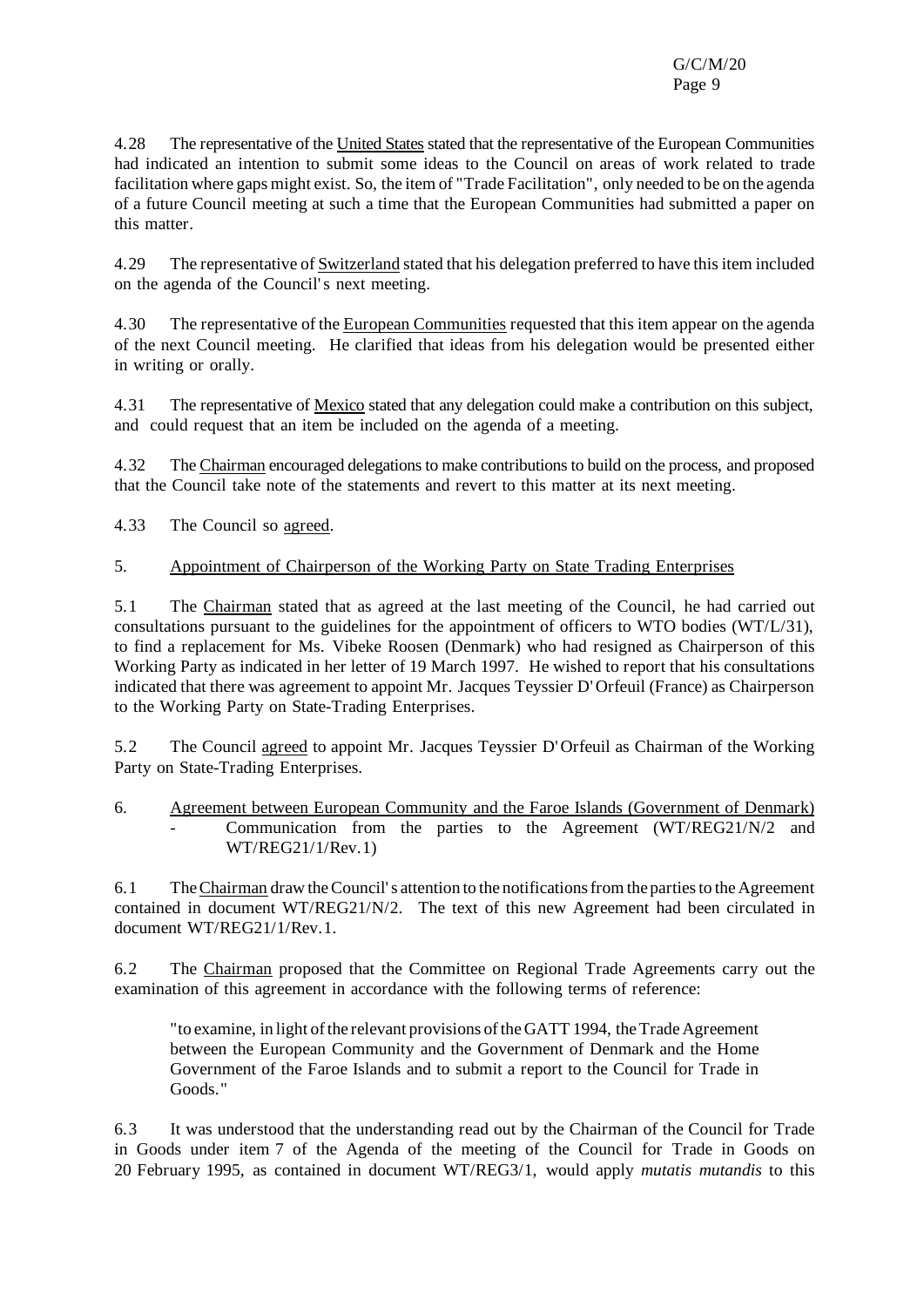examination. It was also understood that, during the examination, due account would be taken of the intrinsic differences between customs unions and free-trade areas.

- 6.4 The Council so agreed.
- 6.5 The Council agreed to deal with the two following agenda items together.
- 7. Free-Trade Agreement between the Czech Republic and the Republic of Bulgaria Communication from the parties to the Agreement  $(WT/REG41/N/1, WT/REG41/1)$
- 8. Free-Trade Agreement between the Slovak Republic and the Republic of Bulgaria Communication from the parties to the Agreement (WT/REG42/N/1, WT/REG42/1)

8.1 TheChairman drew theCouncil's attention to the notificationsfromthe partiesto the Agreement contained in documents WT/REG41/N/1 and WT/REG42/N/1. The texts of the Agreements had been circulated in documents WT/REG41/1 and WT/REG42/1, respectively.

8.2 The representative of the Slovak Republic, speaking on behalf of the Czech Republic and Slovakia on one side and the Republic of Bulgaria on the other, informed the Council that pursuant to Article XXIV:7(a), the parties to the Agreements had made the relevant notifications which were contained in documents WT/REG41/N/1 and WT/REG41/1, and WT/REG42/N/1 and WT/REG42/1 respectively. The Free Trade Agreement between the Czech Republic and the Republic of Bulgaria was signed on 15 December 1995, and that between the Slovak Republic and the Republic of Bulgaria on 8 December 1995. Both Agreements had been applied on a provisional basis since 1 January 1996 and had entered into force on 7 June 1996 and on 11 March 1996, respectively. These Free Trade Agreements applied to all products coming under Chapters 1 to 97 of the Harmonized Commodity Description and Coding System. The parties to the Agreements would gradually establish, in conformity with Article XXIV of GATT 1994, a free trade area for substantially all of the trade within the period of two years for industrial products, and would liberalize gradually trade in agricultural products specified in the respective protocols of both Agreements.

8.3 The services sector, within the meaning of Article V of the GATS Agreement, was not covered in the Agreements. However, an evolutionary clause offered the possibility of extending the Agreement to areas not covered by it. The Agreements also contained provisions dealing with, *inter alia*, state monopolies, competition, state aid, public procurement and protection of intellectual property.

8.4 The representative of the United States stated that with respect to agenda items 6, 7 and 8, his delegation welcomed the notification of these agreements and hoped that in all cases the information would be presented in the standard format to the Committee on Regional Trade Agreements and in a timely manner so that the review could be conducted in an expeditious way in that Committee.

8.5 The Chairman proposed that the Council take note of the statements and that the Committee on Regional Trade Agreements carry out the examination of these agreements in accordance with the following terms of reference:

Terms of reference for the Free-Trade Agreement between the Czech Republic and the Republic of Bulgaria

"to examine, in light of the relevant provisions of the GATT 1994, the Free Trade Agreement between the Czech Republic and the Republic of Bulgaria and to submit a report to the Council for Trade in Goods."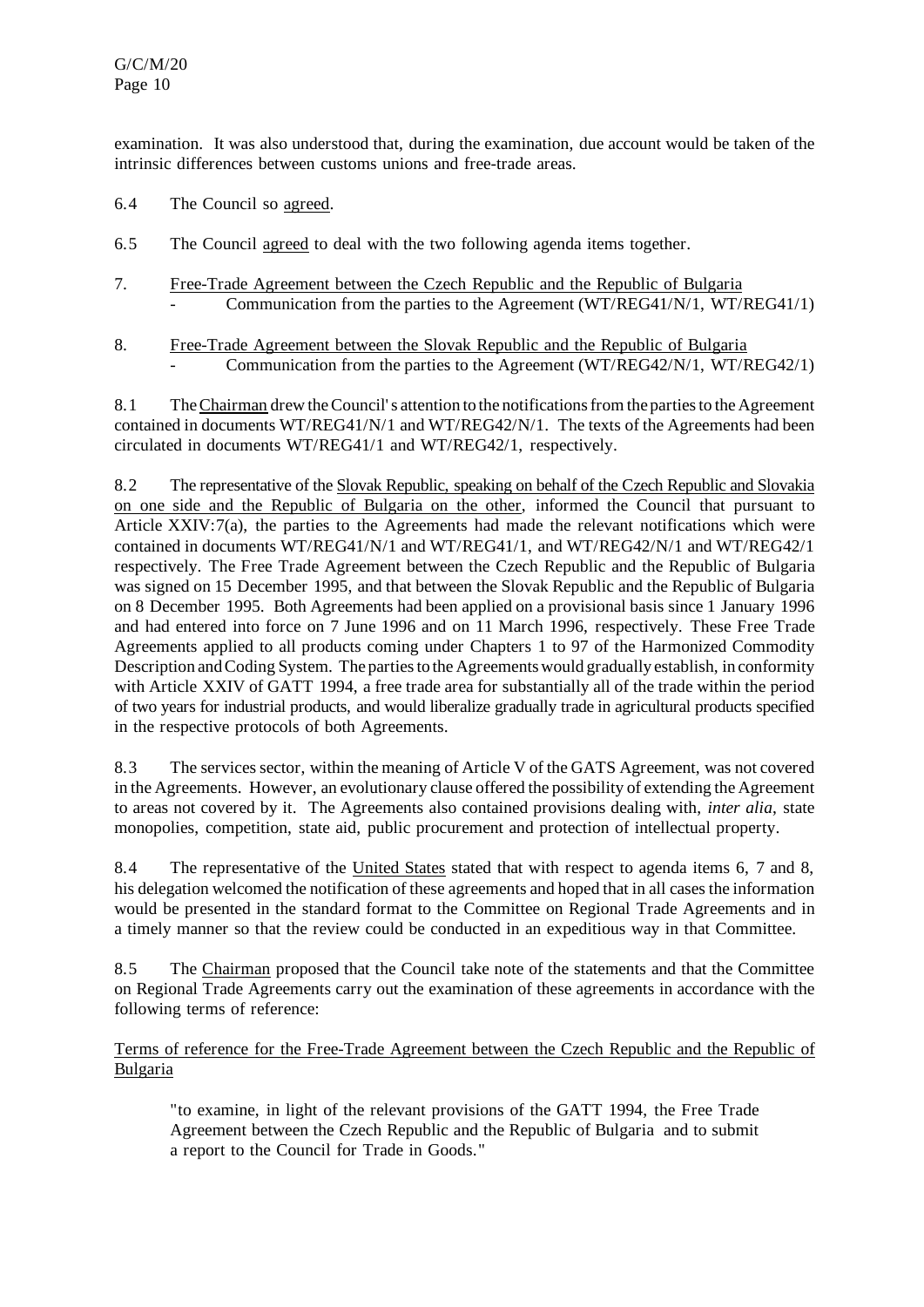G/C/M/20 Page 11

#### Terms of reference for the Free-Trade Agreement between the Slovak Republic and the Republic of Bulgaria

"to examine, in light of the relevant provisions of the GATT 1994, the Free Trade Agreement between the Slovak Republic and the Republic of Bulgaria and to submit a report to the Council for Trade in Goods."

8.6 It was understood that the understanding read out by the Chairman of the Council for Trade in Goods under item 7 of the Agenda of the meeting of the Council for Trade in Goods on 20 February 1995, as contained in document WT/REG3/1, would apply *mutatis mutandis* to these examinations. It was also understood that, during these examinations, due account would be taken of the intrinsic differences between customs unions and free-trade areas.

8.7 The Council so agreed.

# 9. Israel-Turkey Free Trade Area Agreement

9.1 The representative of Israel, speaking under "Other Business", informed Members that the Israel-Turkey Free Trade Area Agreement was signed last year and had already been ratified by the Government of Israel and the Parliament of Turkey, respectively. Israel had been applying the Agreement since 1 May 1997, and Turkey would apply the Agreement retroactively as of 1 May 1997. The respective notifications pursuant to paragraph 7 (a) of Article XXIV of GATT 1994 would be submitted to the Committee on Regional Trade Agreements in the near future.

9.2 The Council took note of the statement.

# 10. United States - US Request for Consultations concerning Restrictive Business Practices in the Japanese Photographic Film and Paper Market

10.1 The representative of the United States, speaking under "Other Business", recalled that his Government had requested consultations with the Government of Japan concerning restrictive business practices in the Japanese photographic film and paper market. His authorities had requested these consultations with the Government of Japan pursuant to the CONTRACTING PARTIES Decision on "Restrictive Business Practices: Arrangements for Consultations" under the General Agreement on Tariffs and Trade as set out in BISD 9S/38. This Decision was part of GATT 1994 as defined under Article 1(b) of that Agreement and therefore this Council had responsibility for overseeing the functioning of that Decision.

10.2 The Contracting Parties adopted this Decision with the recommendation that, upon request, "a contracting party should enter into consultations on such practices on a bilateral or a multilateral basis as appropriate". His authorities wished to once again bring to the Council's attention that it had been nearly a full year since the United States had presented its request to the Government of Japan, i.e on 13 June 1996. Moreover, it had been nearly nine months since the United States had accepted the European Communities' request to join in these consultations while Japan had yet to respond to this request.

10.3 Japan continued to maintain preconditions for accepting the United States' request for consultations. The GATT Decision did not impose any preconditions on the subject matter or the conduct of the consultations that would prevent productive dialogue about, and potential resolution of, issues concerning business practices in the Japanese photographic film and paper markets that appeared to restrict competition in international trade. In fact, such preconditions ran counter to the spirit of WTO dispute resolution. Consulting parties had to discuss factors and conditions that would enhance their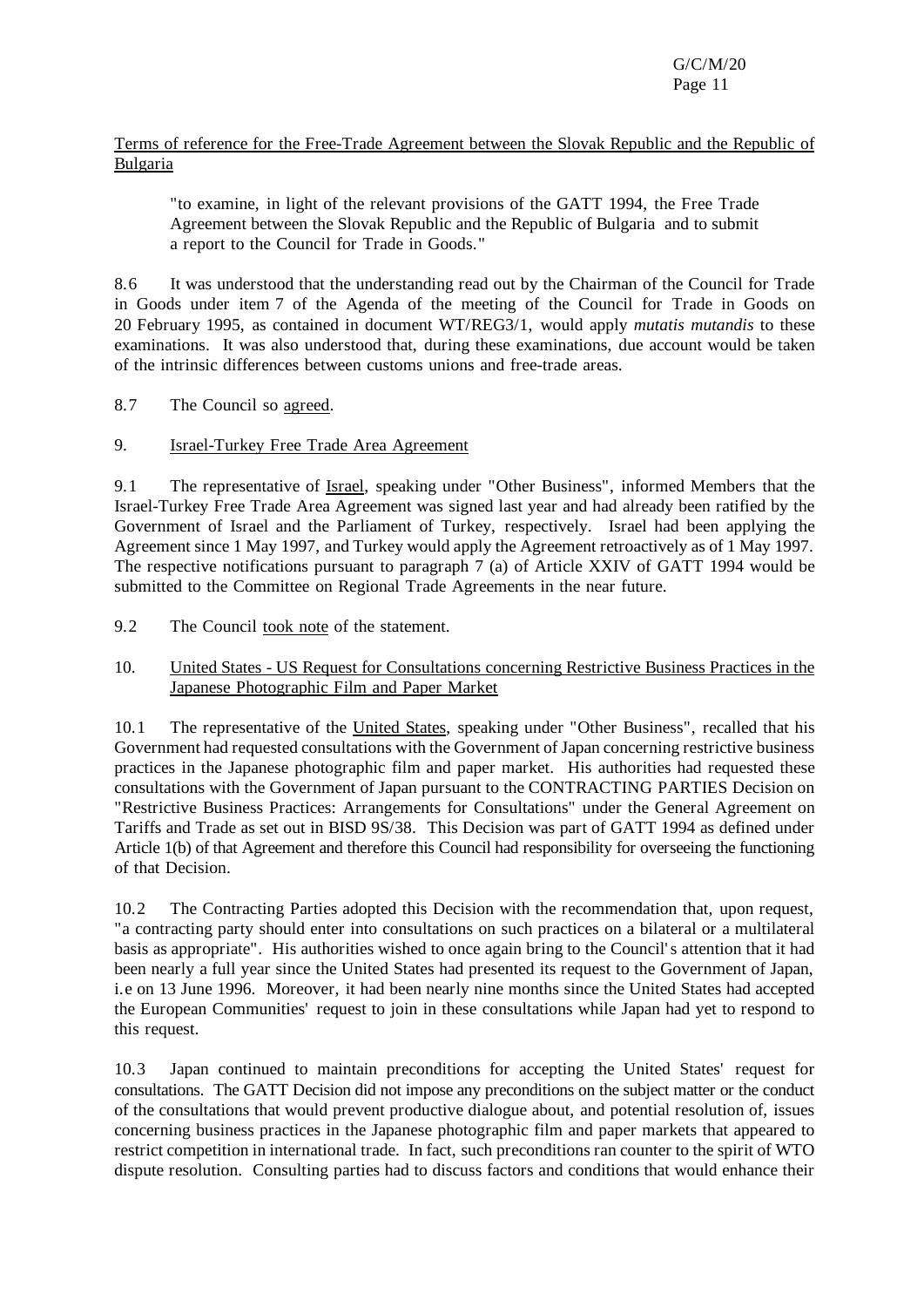understanding of the environment in which business practices were taking place and their impact on competition in international trade.

10.4 Among the preconditionsJapan had imposed wasthat the parties hold consultations on business practices in the photographic film and paper market in the United States. His authorities had made it abundantly clear to Japan that it was willing to accept Japan's request for consultations on the US market. However, his authorities had also made it clear that it will not accept a linkage between these consultations and the consultations on the Japanese market, as Japan had sought to do. Linking the consultations was contrary to the important GATT principle of not linking claims and counterclaims and therefore was unacceptable.

10.5 His authorities strongly urged Japan to enter into these consultations without further delay and without seeking inappropriate preconditions.

10.6 The representative of the European Communities shared the concerns expressed by the United States and invited Japan to give the earliest possible response to his delegations' request to be joined in the consultations referred to.

10.7 The representative of Japan stated that his authorities had replied to the United States on October 1996 that it accepted the United States' request on condition that the United States accepted Japan's request for consultations, pursuant to the same decision, on U.S. consumer photographic film and paper markets. Japan's request was based on the belief that certain business practises in the US market restricted and adversely affected competition in the international trade of consumer photographic film and paper, and on the belief that the U.S. and Japanese markets shared certain significant similarities. The fact that the US had made clear its willingness to accept Japan's request for consultations on the US market, as mentioned by the representative of the United States, was new to his delegation. The last communication received from the United States had stated only that the United States would carefully examine and consider Japan's request. Nevertheless, he had taken note of the statements and would transmit them to his authorities.

10.8 The Council took note of the statements.

# 11. United States - Brazil Import Financing Restrictions

11.1 The representative of the United States, speaking under "Other Business", stated that his delegation was concerned about the import financing restrictions recently imposed by Brazil. This measure in effect eliminated supplier credit of less than 180 days; in other words importers had to pay the full purchase price of the imported goods upon customs clearance if supplier credit terms were for 180 days or less. In cases where the terms of supplier credit were for 180 to 360 days financing, payment to a local commercial bank had to made 180 days in advance of the due date of the contract, which in effect reduced supplier credit. This measure did not apply for orders for less than US\$10,000. Brazil's Mercosur partners as well as Chile and Bolivia were temporarily exempt from the brunt of the measure until 31 July 1997. If imports originated in Mercosur, Chile or Bolivia and the value of the shipment was less than \$40,000, import finance of up to 90 days was permitted.

11.2 UScompanies had expressed considerable concern thatthismeasurewasrestricting their exports to Brazil. The US shared this concern, as the measure was adversely impacting US exports to Brazil and appeared to be a step back from Brazil's stated policy of being on an irreversible course to trade liberalization.

11.3 His authorities were reviewing thismeasure forWTO consistency. It appeared that thismeasure had the effect of an import surcharge which would be inconsistent with Brazil's tariff obligations under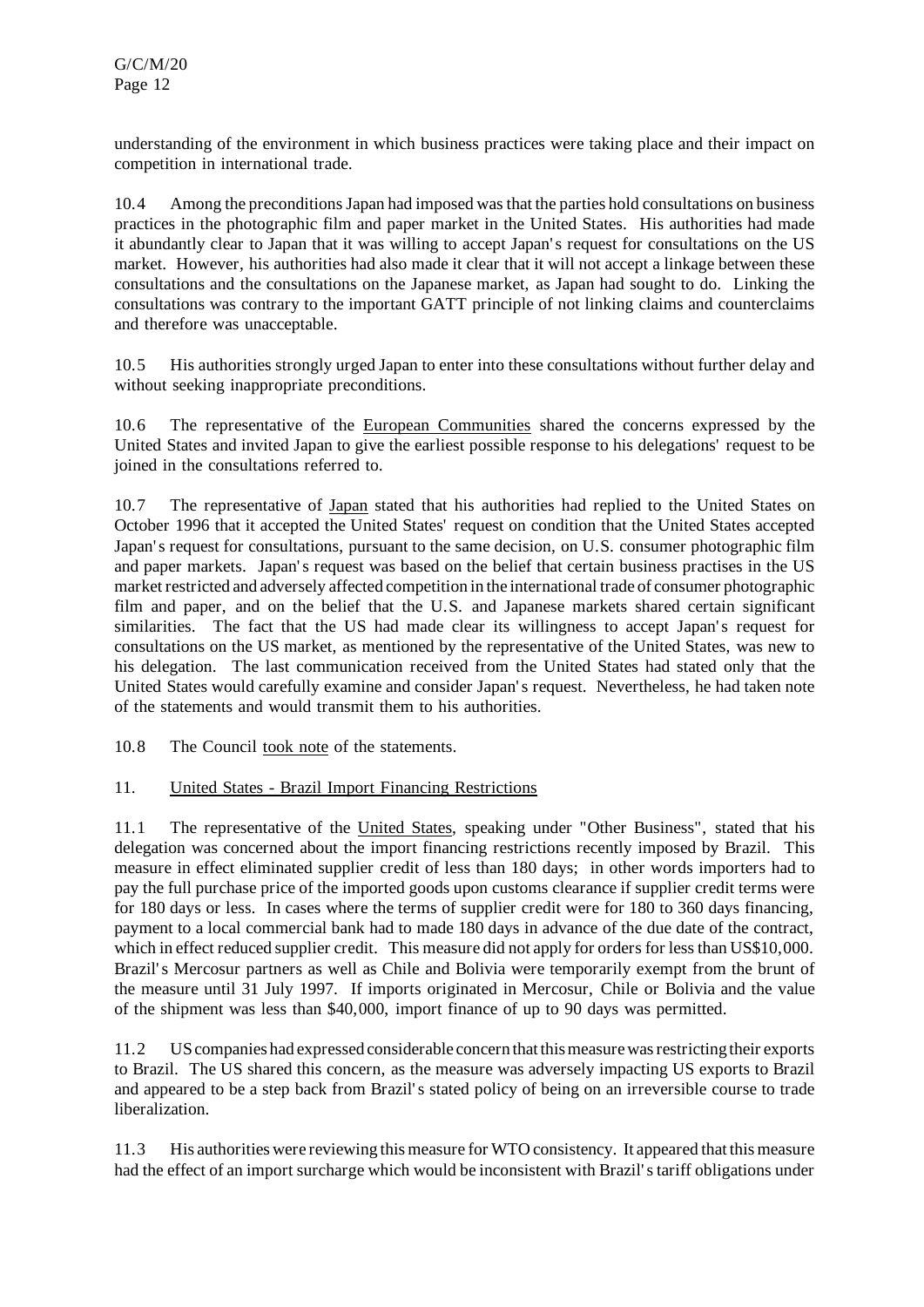the WTO. In addition, the exemption for Mercosur, Chile and Bolivia discriminated against US exports and might constitute a further infringement of Brazil's WTO commitments. His authorities urged Brazil to discontinue this discriminatory measure.

11.4 The representative of Switzerland stated that his delegation shared the concerns expressed by the representative of the United States.

11.5 The representative of the European Communities stated that his delegation was also concerned about the measures which had recently been taken by the Brazilian Government. The measures had the effect of requiring immediate payment for imports at the point of custom's clearance. And this, in all cases where the private contracts allowed up to 180 days payment credit. If the payment terms were for more than 180 days then the legislation obliged importers to buy the required currency for payment at least 180 days before the actual payment was due. This had severely restrictive effects, on supplier credit, as the representative of the United States had observed. His authorities took the view that these measures which were closely trade related should have been notified by Brazil to the WTO under the Decision on Notification Procedures. Such a notification was all the more necessary because it would enable his delegation to clarify the compatibility of the measures taken with WTO rules.

11.6 The representative of Brazil stated that his delegation had undertaken informal consultations with partners who had shown an interest to know about the financial measures Brazil had recently adopted. During such consultations the Brazilian delegation had provided lengthy and detailed explanations about the financial measures and how they related to the rights and obligations of Brazil as member of the International Monetary Fund. His delegation had agreed during the consultations to provide trading partners with additional information. It was his delegation's firm belief that raising this matter in the WTO was not warranted in the light of the information provided during those consultations when the financial nature of the measures taken was made clear. He pointed out that had these measures been of a trade-nature, they would have been notified by Brazil in compliance with its notification obligations. Nevertheless, he had taken note of the statements made and would transmit them to his authorities.

11.7 The Council took note of the statements.

# 12. Korea - Price Range or Range of Value System applied by Argentina

12.1 The representative of Korea, speaking under "Other Business", expressed concern at the "Price Range or Range of Value System" which had recently been introduced by Argentina, and which greatly affectedKorea's exportsto Argentina. According to his authorities' information, underthis new system, which was in operation since 21 March 1997, based on Resolution 2432/96 and resolution 823/97 of the Argentine Government, any electronic goods imported to Argentina regardless of the country of origin, were subject to price verification by the Argentine customs authorities if the price marked on the importation document was out of the price range developed by the customs authorities in co-operation with the domestic electronic manufacturers. Items affected by this system include tape recorders, microwave ovens, T.V.s, radios/cassette recorders, C.D. players, mini components, camcorders and other electronic goods.

12.2 This system was understood to be aimed at preventing importers from declaring import prices below the real transaction price for the purpose of evading high import duties. However, the system was believed to be operated as follows: